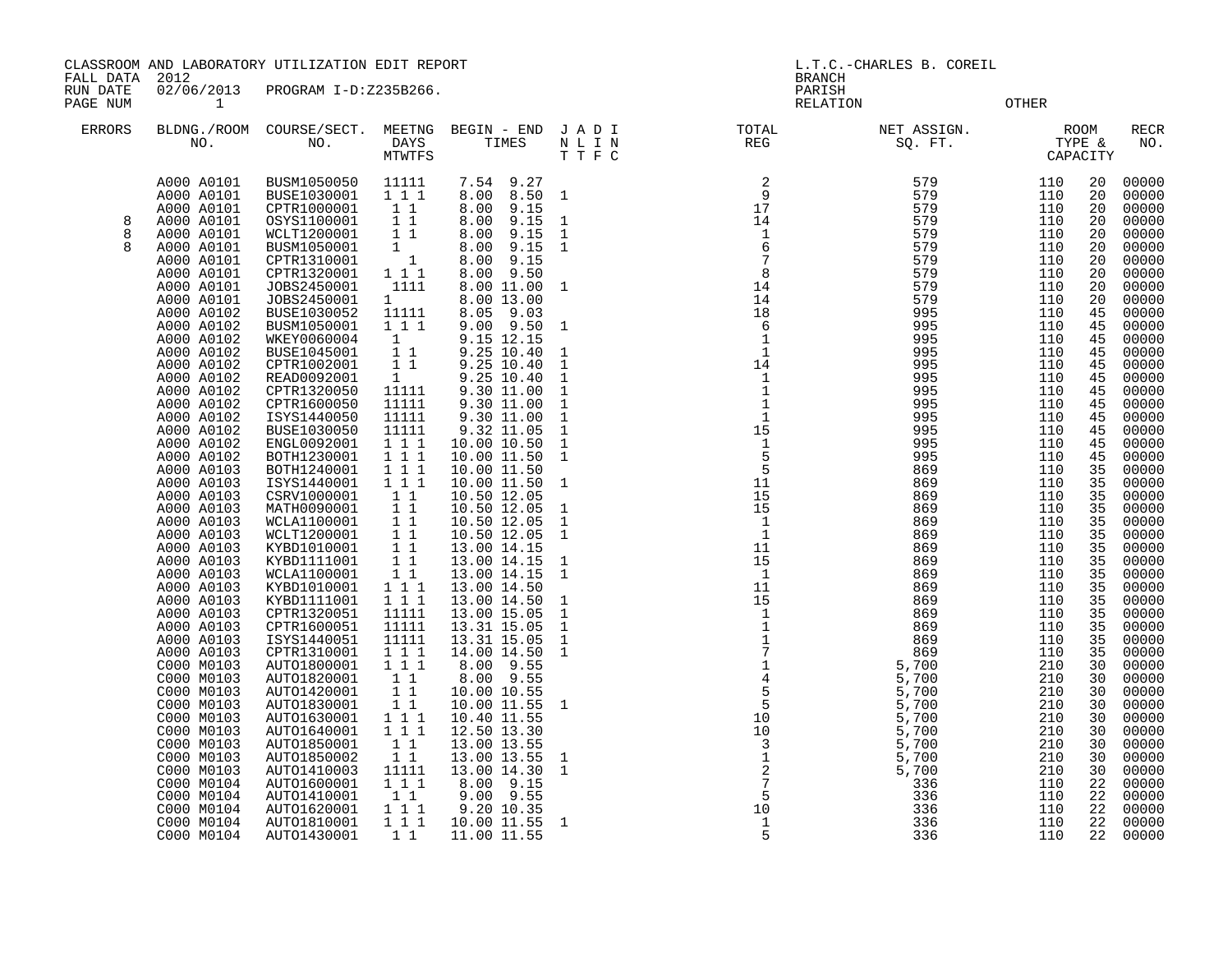CLASSROOM AND LABORATORY UTILIZATION EDIT REPORT AND STRIP OF THE REPORT THE L.T.C.-CHARLES B. COREIL

FALL DATA 2012 BRANCH

RUN DATE 02/06/2013 PROGRAM I-D:Z235B266.<br>PAGENUM 2

RELATION OTHER

| <b>ERRORS</b> | BLDNG./ROOM<br>NO.       | COURSE/SECT.<br>NO.        | MEETNG<br>DAYS<br>MTWTFS          | BEGIN - END<br>TIMES       | JADI<br>N L I N<br>TTFC | TOTAL<br>REG                                    | NET ASSIGN.<br>SQ. FT. | TYPE &     | <b>ROOM</b><br>CAPACITY | RECR<br>NO.    |
|---------------|--------------------------|----------------------------|-----------------------------------|----------------------------|-------------------------|-------------------------------------------------|------------------------|------------|-------------------------|----------------|
|               | C000 M0104               | AUTO1840001                | 1 1 1                             | 13.00 13.55                |                         | 1                                               | 336                    | 110        | 22                      | 00000          |
|               | C000 M0104               | AUTO1440001                | 1 1                               | 13.00 13.55                |                         | $7\phantom{.0}$                                 | 336                    | 110        | 22                      | 00000          |
|               | C000 M0104               | AUTO1420003                | 11111                             | 13.00 14.30                | 1                       | $\begin{array}{c}\n 7 \\ 2 \\ 10\n \end{array}$ | 336                    | 110        | 22                      | 00000          |
|               | C000 M0104               | AUTO1650001                | 1 1 1                             | 13.35 14.15                | 1                       | $_{\rm 8}$                                      | 336                    | 110        | 22                      | 00000          |
|               | C000 M0104<br>C000 M0104 | AUTO1610001<br>AUTO1660001 | 1 1<br>1 1 1                      | 14.00 14.55<br>14.20 15.00 |                         | 10                                              | 336<br>336             | 110<br>110 | 22<br>22                | 00000<br>00000 |
|               | D000 I0101               | WELD1140001                | 111                               | 8.00<br>8.45               |                         | $\mathbf{1}$                                    | 367                    | 110        | 20                      | 00000          |
|               | D000 I0101               | WELD1130003                | 11111                             | 8.00<br>9.00               | 1                       |                                                 | 367                    | 110        | 20                      | 00000          |
|               | D000 I0101               | WELD2210001                | 11111                             | 8.00<br>9.30               | $\mathbf{1}$            |                                                 | 367                    | 110        | 20                      | 00000          |
|               | D000 I0101               | WELD2230003                | 11111                             | 9.30<br>8.00               | $\mathbf{1}$            | $\frac{1}{4}$<br>$\frac{2}{6}$<br>2             | 367                    | 110        | 20                      | 00000          |
|               | D000 I0101               | WELD2310001                | 11111                             | 8.00<br>9.30               | $\mathbf 1$             |                                                 | 367                    | 110        | 20                      | 00000          |
|               | D000 I0101               | WELD1511001                | 11111                             | 8.00 10.00                 | 1                       |                                                 | 367                    | 110        | 20                      | 00000          |
| 4             | D000 I0101               | WELD2111C04                | 11111                             | 8.00 14.50                 | 1                       | $\mathbf 1$                                     | 367                    | 110        | 20                      | 00000          |
|               | D000 I0101               | WELD1412002                | 11111                             | 9.35<br>8.05               | 1                       | $\mathbf 1$                                     | 367                    | 110        | 20                      | 00000          |
|               | D000 I0101<br>D000 I0101 | WELD1120001<br>WELD1120003 | 11111                             | 9.05 10.05                 | 1<br>1                  |                                                 | 367                    | 110        | 20<br>20                | 00000          |
|               | D000 I0101               | WELD2230001                | 11111<br>11111                    | 9.30 10.30<br>9.35 11.05   | 1                       | 31653538                                        | 367<br>367             | 110<br>110 | 20                      | 00000<br>00000 |
|               | D000 I0101               | WELD2311000                | 11111                             | 9.35 11.05                 | 1                       |                                                 | 367                    | 110        | 20                      | 00000          |
| 8             | D000 I0101               | WELD1130001                | 11111                             | 10.10 11.10                | $\mathbf{1}$            |                                                 | 367                    | 110        | 20                      | 00000          |
| 8             | D000 I0101               | WELD1512002                | 11111                             | 10.10 12.10                | $\mathbf 1$             |                                                 | 367                    | 110        | 20                      | 00000          |
| 8             | D000 I0101               | WELD1412001                | 11111                             | 10.25 11.55                | $\mathbf 1$             |                                                 | 367                    | 110        | 20                      | 00000          |
|               | D000 I0101               | WELD2110001                | 11111                             | 11.10 12.40                | $\mathbf{1}$            |                                                 | 367                    | 110        | 20                      | 00000          |
|               | D000 I0102               | WELD1310001                | 111                               | 11.15 12.15                |                         | $\sqrt{2}$                                      | 475                    | 110        | 20                      | 00000          |
|               | D000 I0102               | WELD1420001                | 11111                             | 12.15 14.15                |                         | $\begin{array}{c} 6 \\ 6 \end{array}$           | 475                    | 110        | 20                      | 00000          |
|               | D000 I0102               | WELD1410001                | 11111                             | 12.30 13.20                | $\mathbf 1$             |                                                 | 475                    | 110        | 20                      | 00000          |
|               | D000 10102<br>D000 I0102 | WELD2311002                | 11111<br>11111                    | 12.30 14.00                | 1<br>1                  | $\mathbf 1$<br>$\,4$                            | 475<br>475             | 110<br>110 | 20<br>20                | 00000<br>00000 |
|               | D000 I0102               | WELD1512001<br>WELD1120002 | 11111                             | 12.30 14.30<br>12.45 13.45 | $\mathbf{1}$            |                                                 | 475                    | 110        | 20                      | 00000          |
|               | D000 10102               | WELD1511002                | 11111                             | 12.45 14.45                | $\mathbf{1}$            | $\begin{smallmatrix}1\\1\end{smallmatrix}$      | 475                    | 110        | 20                      | 00000          |
|               | D000 I0102               | WELD2111001                | 11111                             | 13.00 14.30                | $\mathbf{1}$            |                                                 | 475                    | 110        | 20                      | 00000          |
|               | D000 I0102               | WELD1210001                | 11111                             | 13.25 14.15                | $\mathbf{1}$            | $\begin{array}{c} 7 \\ 2 \\ 3 \\ 1 \end{array}$ | 475                    | 110        | 20                      | 00000          |
|               | D000 I0102               | WELD1510002                | 11111                             | 14.05 15.05                | $\mathbf{1}$            |                                                 | 475                    | 110        | 20                      | 00000          |
| 8             | D000 I0102               | WELD1411002                | 11111                             | 14.05 15.35                | $\mathbf{1}$            |                                                 | 475                    | 110        | 20                      | 00000          |
|               | D000 I0102               | WELD1310002                | 111                               | 14.45 15.45                | $\mathbf{1}$            |                                                 | 475                    | 110        | 20                      | 00000          |
| $\mathbf{1}$  | E000<br>0101             | WELD1510001                | 11111                             | 10.05 12.05                |                         | $\overline{a}$                                  |                        |            |                         | 00000          |
| $\mathbf 1$   | 0101<br>E000             | WELD1120003                | 11111                             | 11.15 12.15                |                         | $\mathbf{1}$                                    |                        |            |                         | 00000          |
| $\mathbf{1}$  | 0102<br>E000             | WELD1130002                | 11111<br>$\overline{\phantom{a}}$ | 13.50 14.50                |                         | $\mathbf{1}$<br>17                              | 675                    | 110        | 40                      | 00000<br>00000 |
|               | E000 B0110<br>E000 B0110 | HCOR1120001<br>MAST2222001 | 11111                             | 8.00 9.50<br>8.00 15.00    | 1                       | 6                                               | 675                    | 110        | 40                      | 00000          |
|               | E000 B0110               | MAST1120001                | $1 \quad$                         | 9.00 10.50                 | 1                       |                                                 | 675                    | 110        | 40                      | 00000          |
|               | E000 B0110               | HNUR1320001                | 1 1                               | 12.00 12.50                |                         | 26                                              | 675                    | 110        | 40                      | 00000          |
|               | E000 B0110               | HNUR1361001                | $1\quad1$                         | 12.00 14.30                |                         | 30                                              | 675                    | 110        | 40                      | 00000          |
|               | E000 B0110               | HNUR1411001                | $\overline{\phantom{a}}$          | 12.00 15.00                |                         | 29                                              | 675                    | 110        | 40                      | 00000          |
|               | E000 B0111               | MAST1210001                | 11                                | 9.25 10.40                 |                         | 21                                              | 675                    | 110        | 15                      | 00000          |
| 8             | E000 B0111               | HNUR1270001                | 1 1 1                             | 10.00 10.50                |                         | 28                                              | 675                    | 110        | 15                      | 00000          |
|               | E000 B0111               | HMDT1170001                | $\overline{\phantom{a}}$          | 10.00 10.50                | 1                       | 18                                              | 675                    | 110        | 15                      | 00000          |
|               | E000 B0111               | HPHM1503001                | 111                               | 10.00 14.50                |                         | 10                                              | 675                    | 110        | 15                      | 00000          |
| 7             | E000 B0111<br>E000 B0111 | HPHM1513001<br>MAST1220001 | 11<br>$1 1 1$                     | 10.00 14.50<br>13.00 14.50 | 1                       | 8                                               | 675<br>675             | 110<br>110 | 15<br>15                | 00000<br>00000 |
| 8             | E000 B0111               | HNUR2991001                | 1 1                               | 13.00 14.50                |                         | 32                                              | 675                    | 110        | 15                      | 00000          |
| 7             | E000 B0114               | MAST1110001                | 1                                 | 8.00 8.50                  |                         |                                                 | 752                    | 110        | 15                      | 00000          |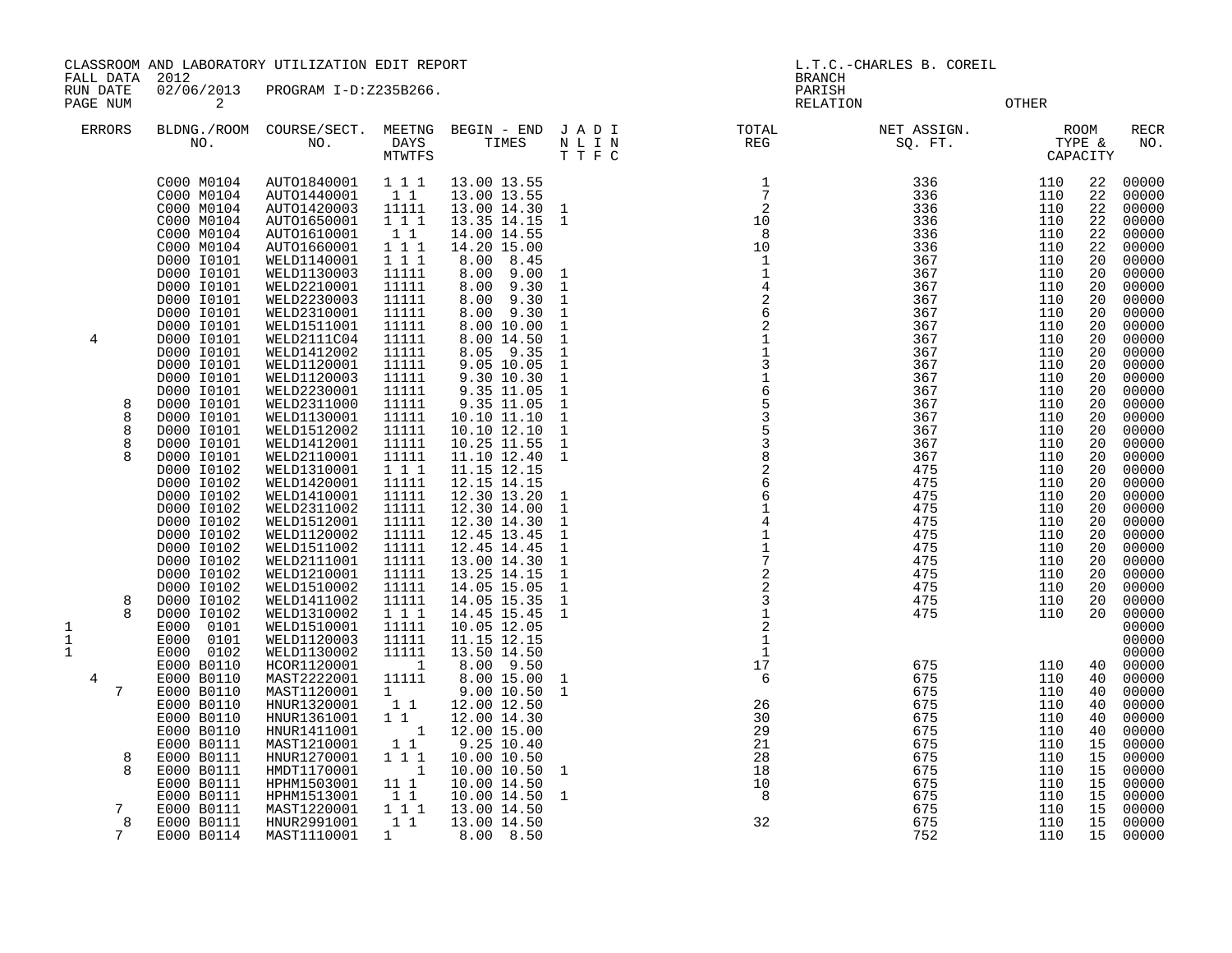CLASSROOM AND LABORATORY UTILIZATION EDIT REPORT AND STRIP HOLD CLASSROOM AND L.T.C.-CHARLES B. COREIL FALL DATA 2012 BRANCH RUN DATE 02/06/2013 PROGRAM I-D:Z235B266. PARISH PAGE NUM 3 RELATION OTHER ERRORS BLDNG./ROOM COURSE/SECT. MEETNG BEGIN - END J A D I TOTAL NET ASSIGN. ROOM RECR NO. NO. DAYS TIMES N L I N REG SQ. FT. TYPE & NO. MTWTFS T T F C CAPACITY 8 E000 B0114 HNUR1300001 1 1 1 8.00 9.50 1 31 752 110 15 00000 E000 B0114 HPHM1400C01 1 8.00 9.50 1 752 110 15 00000 E000 B0114 HPHM1400001 1 8.00 9.50 1 10 752 110 15 00000 8 E000 B0114 HNUR1411001 1 1 8.00 10.50 1 29 752 110 15 00000 E000 B0114 HCOR1212050 11111 11.00 15.05 7 752 110 15 00000 E000 B0114 HNUR1211050 11111 11.00 15.05 1 7 752 110 15 00000 8 E000 B0114 MAST1130001 1 1 13.00 14.15 1 21 752 110 15 00000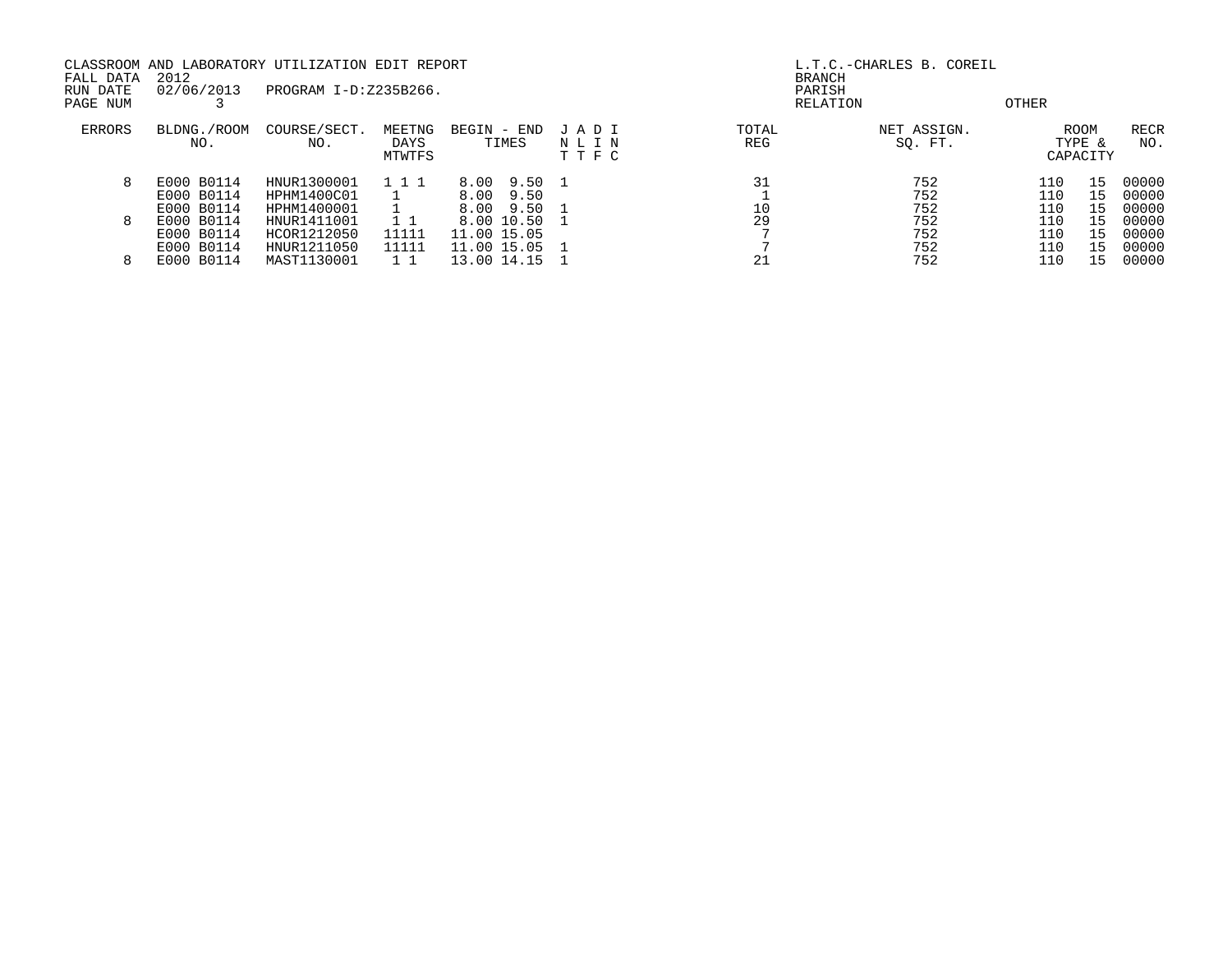|  | ERROR 1 - CLASS AND LABORATORY UTILIZATION FILE DOES NOT MATCH WITH BLDGS AND ROOMS FILE.<br>THE ROOM, BUILDING, AND CLASS FILES MUST ALL MATCH. IF THE ROOM NUMBER ON THE UTILIZATION IS CORRECT,<br>THE ROOM SHOULD TO BE ADDED TO THE ROOM FILE. | $\mathcal{E}$    |
|--|-----------------------------------------------------------------------------------------------------------------------------------------------------------------------------------------------------------------------------------------------------|------------------|
|  | ERROR 2 - THERE SHOULD BE AT LEAST ONE ENTRY IN THE DAYS-OF-WEEK-COURSE-MEETS FIELD.                                                                                                                                                                |                  |
|  | ERROR 3 - BEGIN-END-TIME FIELDS MUST BE BETWEEN 06.00 AND 23.00                                                                                                                                                                                     |                  |
|  | ERROR 4 - WARNING - CLASS TIME EXCEEDS 5 HOURS.                                                                                                                                                                                                     | 2                |
|  | ERROR 5 - ROOM TYPE INVALID FOR TEACHING CLASS, CLASSES CANNOT BE SCHEDULED IN ROOMS DESIGNATED AS CIRCULATION,<br>CUSTODIAL OR MECHANICAL.                                                                                                         |                  |
|  | ERROR 7 - THE TOTAL REGISTRANTS FIELD MUST NOT BE BLANK OR ZEROS                                                                                                                                                                                    | 3                |
|  | ERROR 8 - WARNING - EXCEEDS THE CAPACITY OF THE ROOM BY 50% (IF THIS IS A JOINT CLASS ITS REGISTRANTS ARE INCLUDED).<br>PLEASE CHECK THE CAPACITY OF THE ROOM AS IT APPEARS ON THE ROOM FILE.                                                       | 16               |
|  | ERROR 9 - UNLESS THERE IS A JOINT CLASS, ALTERNATE WEEKS OR INCONSISTENT MEETING TIMES, THERE SHOULD BE NO DUPLICATES.                                                                                                                              |                  |
|  | TOTAL ERRORS (INCLUDING WARNINGS)                                                                                                                                                                                                                   | 24               |
|  | TOTAL NUMBER OF RECORDS READ<br>TOTAL NUMBER OF RECORDS ACCEPTED FOR SPACE UTILIZATION COMPUTATION<br>NUMBER OF JOINT-CLASS RECORDS                                                                                                                 | 109<br>103<br>66 |

NUMBER OF ALTERATE WEEKS RECORDS

NUMBER OF DIFFERENT TIMES RECORDS

NUMBER OF INCONSISTENT RECORDS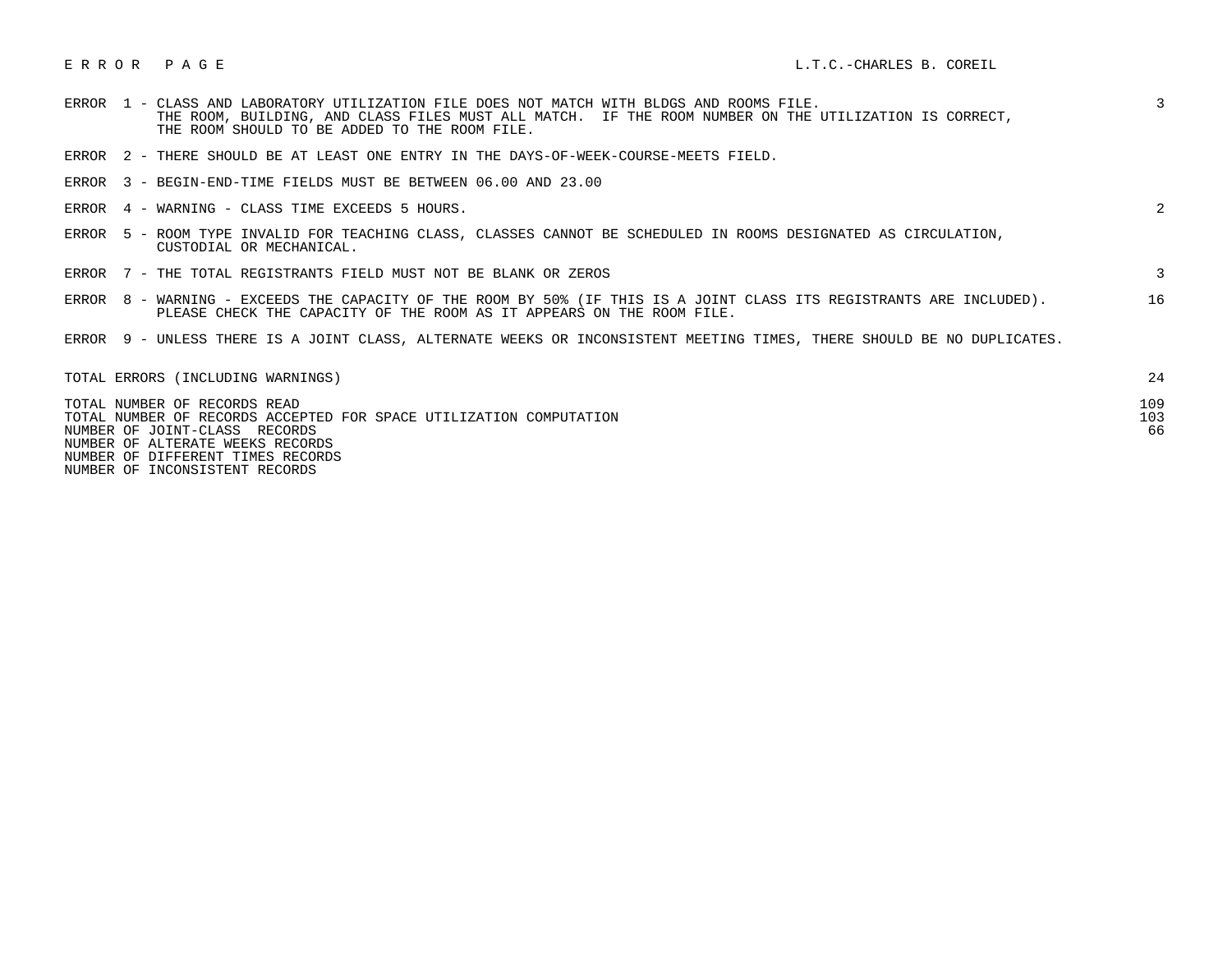|                                                                                      | DAY USE         | NIGHT USE       | TOTAL           |
|--------------------------------------------------------------------------------------|-----------------|-----------------|-----------------|
|                                                                                      | $(0600 - 1700)$ | $(1700 - 2300)$ | $(0600 - 2300)$ |
| *CLASSROOM FACILITIES                                                                |                 |                 |                 |
| TOTAL NUMBER OF ROOMS                                                                |                 |                 | 14              |
| TOTAL NUMBER OF STATIONS (CAPACITY)                                                  |                 |                 | 357             |
| WEEKLY STUDENT CONTACT HOURS                                                         | 3987            |                 | 3987            |
| WEEKLY TOTAL OF ROOMS AVAILABLE - COUNTED IN HALF HOUR INCREMENTS                    | 1260            | 700             | 1960            |
| WEEKLY TOTAL OF ROOMS IN USE - COUNTED IN HALF HOUR INCREMENTS                       | 1183            |                 | 1183            |
| WEEKLY TOTAL OF STUDENT STATIONS AVAILABLE - COUNTED IN HALF HOUR INCREMENTS         | 32130           | 17850           | 49980           |
| WEEKLY TOTAL OF STATIONS AVAILABLE IN ROOMS IN USE - COUNTED IN HALF HOUR INCREMENTS | 30113           |                 | 30113           |
| WEEKLY TOTAL OF STATIONS IN USE - COUNTED IN HALF HOUR INCREMENTS                    | 7975            |                 | 7975            |
| PERCENT OF ROOMS IN USE TO ROOMS AVAILABLE                                           | 93.9            | $\cdot$ 0       | 60.4            |
| PERCENT OF STATIONS IN USE TO STATIONS AVAILABLE                                     | 24.8            | $\cdot$ 0       | 16.0            |
| PERCENT OF STATIONS IN USE TO STATIONS AVAILABLE IN OCCUPIED ROOMS                   | 26.5            | $\cdot$ 0       | 26.5            |
|                                                                                      |                 |                 |                 |
|                                                                                      | DAY USE         | NIGHT USE       | TOTAL           |
|                                                                                      | $(0600 - 1700)$ | $(1700 - 2300)$ | $(0600 - 2300)$ |
| CLASSROOM                                                                            |                 |                 |                 |
| TOTAL NUMBER OF ROOMS                                                                |                 |                 | 14              |
| TOTAL NUMBER OF STATIONS (CAPACITY)                                                  |                 |                 | 357             |
| WEEKLY STUDENT CONTACT HOURS                                                         | 3987            |                 | 3987            |
| WEEKLY TOTAL OF ROOMS AVAILABLE - COUNTED IN HALF HOUR INCREMENTS                    | 1260            | 700             | 1960            |
| WEEKLY TOTAL OF ROOMS IN USE - COUNTED IN HALF HOUR INCREMENTS                       | 1183            |                 | 1183            |
| WEEKLY TOTAL OF STUDENT STATIONS AVAILABLE - COUNTED IN HALF HOUR INCREMENTS         | 32130           | 17850           | 49980           |
| WEEKLY TOTAL OF STATIONS AVAILABLE IN ROOMS IN USE - COUNTED IN HALF HOUR INCREMENTS | 30113           |                 | 30113           |
| WEEKLY TOTAL OF STATIONS IN USE - COUNTED IN HALF HOUR INCREMENTS                    | 7975            |                 | 7975            |
| PERCENT OF ROOMS IN USE TO ROOMS AVAILABLE                                           | 93.9            | $\cdot$ 0       | 60.4            |
| PERCENT OF STATIONS IN USE TO STATIONS AVAILABLE                                     | 24.8            | $\cdot$ 0       | 16.0            |
| PERCENT OF STATIONS IN USE TO STATIONS AVAILABLE IN OCCUPIED ROOMS                   | 26.5            | $\cdot$ 0       | 26.5            |